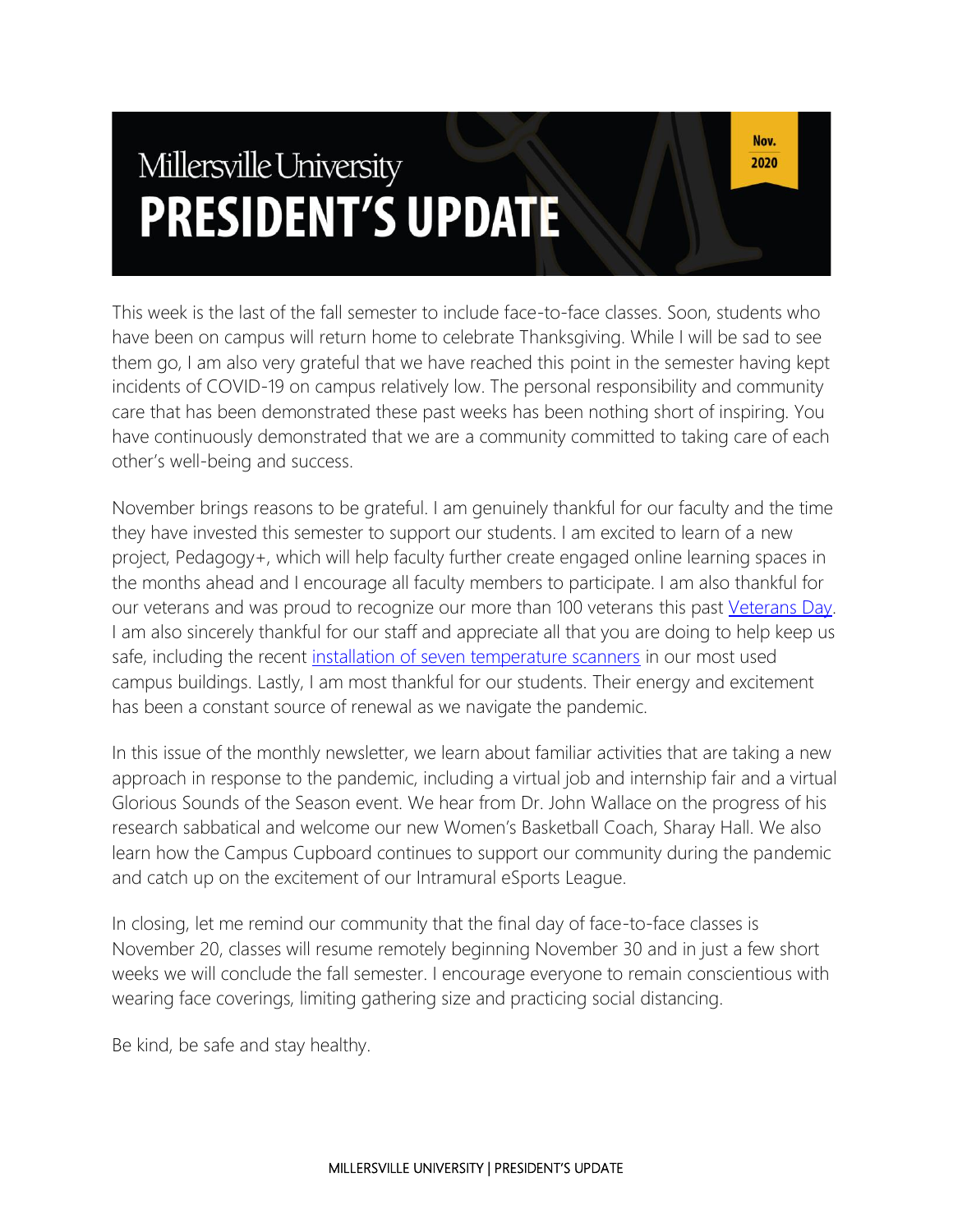# JOBS AND INTERNSHIPS

Each semester, [Experiential Learning and Career Management \(ELCM\)](https://www.millersville.edu/elcm/index.php) at MU hosts a career [and job fair](https://www.millersville.edu/elcm/fairs-events/job-internship-fair.php) for students searching for internships and jobs in addition to meeting potential employers. Such opportunities allow Marauders to ask employers questions, gain insights into what key skills are needed to enter their profession and often secure a job before graduating.

This year, ELCM held three virtual job and internship fairs. The first fair featured positions in business, communication and the arts; the second included positions from engineering, science and technology; and the last fair featured careers in health, public and human services.

While she initially planned to attend the fair to gather information, junior Kylie Stoltzfus recently was hired as a communications assistant for MU after meeting with a representative from the University Communications and Marketing (UCM) department. This event provided Stoltzfus with interviewing experience before she graduates and gave her insight into what employers may be seeking. Based on her experience, Stoltzfus encourages her fellow students to attend events like the job fairs to understand their future fields better.

ELCM hosted a virtual graduate school fair on Nov. 11 and they will participate in [three virtual](https://www.millersville.edu/elcm/fairs-events/index.php)  [fairs in the spring.](https://www.millersville.edu/elcm/fairs-events/index.php) I encourage students who are interested in internships and jobs to attend. It is important to take advantage of these opportunities MU provides to help you plan for the future. As I often say, my aspiration is for all our graduating Marauders to know their next steps in life as they walk across the stage.

# Q&A WITH DR. JOHN WALLACE

*[Dr. John Wallace](https://www.millersville.edu/biology/faculty/j-wallace.php) serves in many roles at MU. Primarily, he's a professor of entomology and began his research sabbatical this semester. Here, he tells us more about how COVID-19 changed his plans and how he's adjusted.*

#### Q. What were your plans for sabbatical research and has the pandemic changed them?

My sabbatical game plan involves several initiatives, but I'll focus on these three initiatives:

- continue my research on *Buruli* ulcer in southeast Australia on the role of mosquitoes as potential mechanical vectors of the mycobacterium that causes this neglected tropical disease;
- develop a certification workshop in forensic entomology and;
- develop curriculum and pursue funding for the MU Watershed Education Training Institute (WETi).

#### MILLERSVILLE UNIVERSITY | PRESIDENT'S UPDATE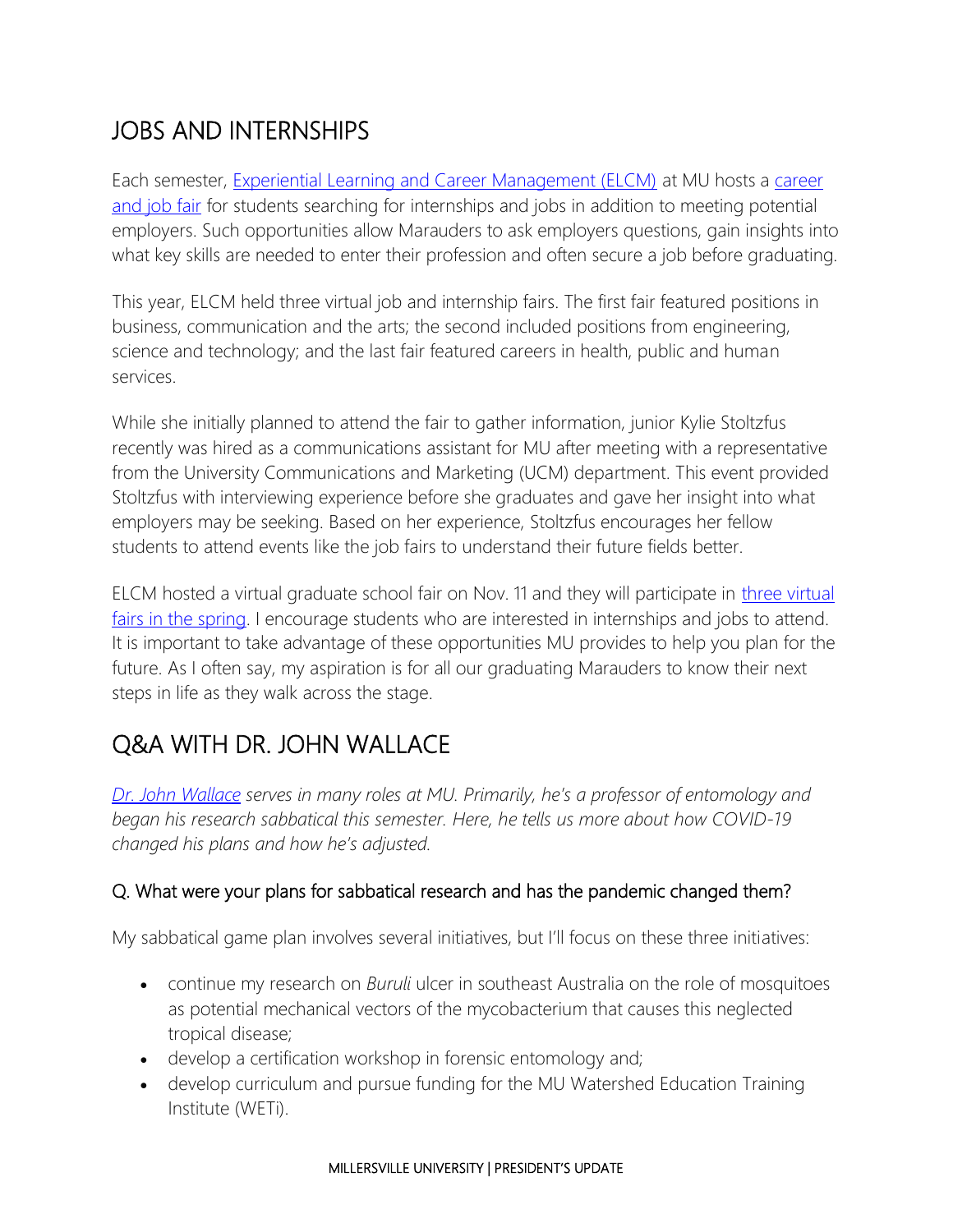My sabbatical is only in its second month, and I have already surpassed what I expected to do, so, it hasn't really slowed things down or significantly impacted it. It may affect my international travel plans but time will tell.

#### Q. How have you adjusted?

I learned a long time ago as a Peace Corps volunteer in Guatemala to monitor and adjust. There, I learned to have plans B, C, D and E ready if, and most likely, when plan A did not work out. While I take the pandemic quite seriously, I simply monitor and adjust [my plans accordingly].

#### Q. What does this sabbatical mean to you?

During this very difficult time, I am extremely grateful for the opportunity to have been awarded a sabbatical and greatly appreciate [my colleagues in the Biology Department](https://www.millersville.edu/biology/) and across MU for the herculean efforts they are making so that I can be away and contribute to my research field, professional training curricula and to future [MU student experiences at](https://www.millersville.edu/sustainability/in-the-curriculum.php)  [WETi.](https://www.millersville.edu/sustainability/in-the-curriculum.php)

### NEW WOMEN'S BASKETBALL COACH

I know we're all looking forward to the day when our Marauders can safely return to athletic competition. I am excited for our campus community to meet our new women's basketball head coach, Sharay Hall. Coach Hall follows in the footsteps of the legendary Coach Mary Fleig, who retired this past summer after 30 years at MU.

Coach Hall has big shoes to fill by carrying on the great Marauder basketball tradition while giving the team her own winning strategy and approach. Coach Hall knows Millersville University and the PSAC well because she grew up in Philadelphia and later became an All-PSAC East player at Lock Haven University while playing for Millersville alum Jennifer Smith. After earning a bachelor's degree in psychology in 2012, Coach Hall earned a master's degree in sports and exercise psychology from Lock Haven in 2014. She coached at Lock Haven and Clarion as well as several other Division II and Division III schools. Most recently, she helped Division I Colgate to one of the most successful seasons in its history.

Of historical significance, Coach Hall is believed to be the first minority head coach of a women's sport at Millersville University. Join me in welcoming Coach Hall to Millersville University and in supporting the program by showing our Marauder Pride every chance we get.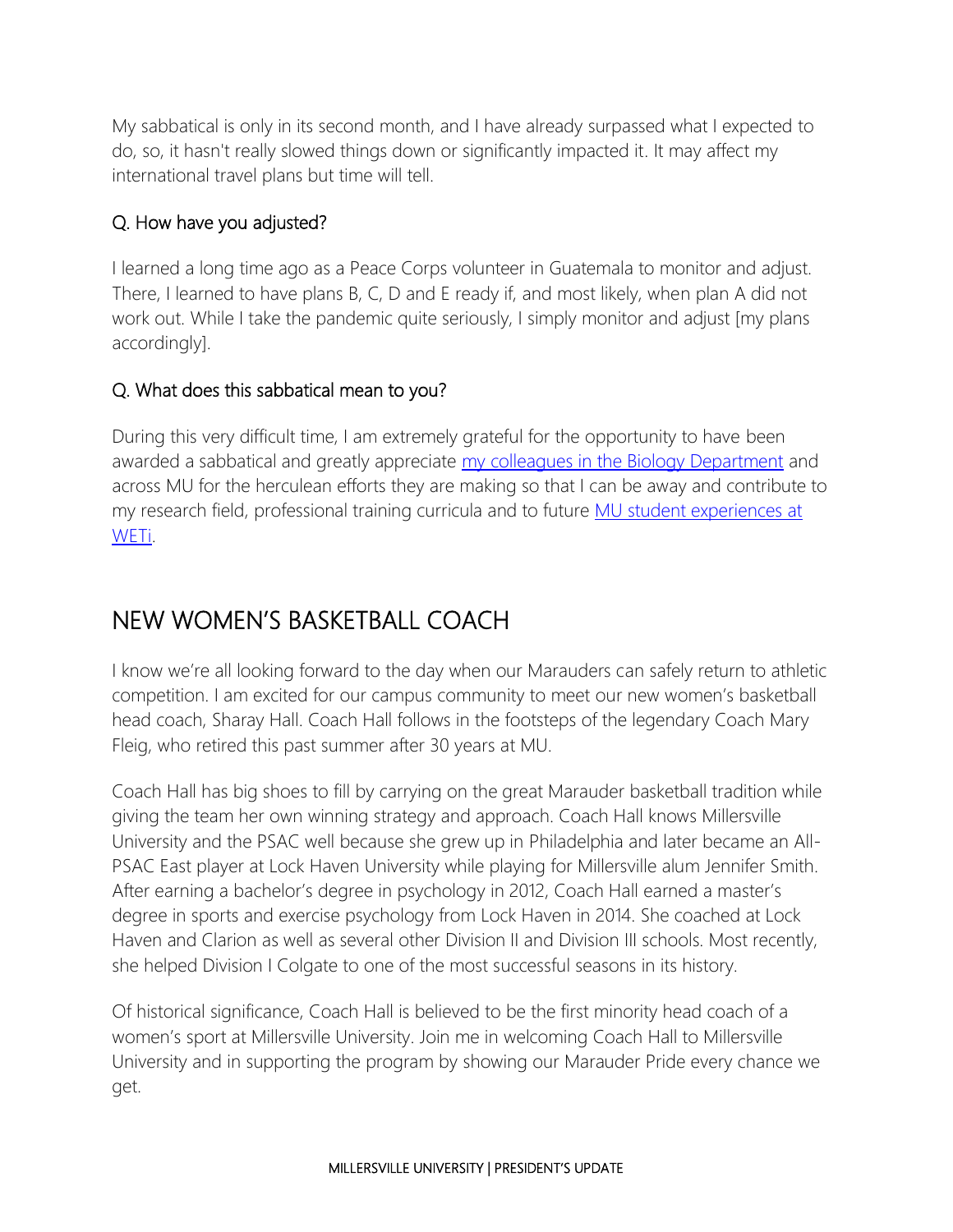# THE 12 DAYS OF GLORIOUS VIRTUAL SOUNDS OF THE SEASON

One of the uniquely Millersville traditions that I look forward to each year is the "Glorious Sounds of the Season" concert. For me, it signifies the beginning of the holidays and a time for us to be with our family, friends and the campus community to enjoy songs and festivities. While we can't be together in person this year because of COVID-19 restrictions, the show will still go on! Our dedicated students and faculty have been diligently working on a virtual concert.

The concert will consist of a series of videos which will begin airing December 1. The videos can be watched via a webpage that will go live on November 25. The first set of 11 videos will be short performances displaying different facets of the Tell School of Music. On December 12, Glorious Sounds of the Season will conclude with a 25-minute performance featuring students, faculty soloists, large ensembles, and small ensembles. I can't wait to experience the energy, variety and fast-paced sequence that audiences have come to enjoy on this special occasion, which is a Millersville tradition since 2006.

The series of Glorious Sounds of the Season concerts are normally one of the largest fundraisers for the Tell School of Music with over \$25,000 in music scholarship funds generated from ticket sales. While there are no tickets required for this year's virtual event, the website will have a donation button and we ask all viewers to consider making a donation to support music student scholarships.

Students and faculty involved in the concerts have practiced over Zoom and in-person following social distancing and mask-wearing protocols. Their willingness to be flexible and cooperative, especially regarding safety measures, has been incredible.

The 12 Days of Glorious Virtual Sounds of the Season is a remarkable opportunity to showcase our talented students and faculty, and also an excellent example of the resilience our campus community has shown during 2020. I invite you to join me for these performances!

### CAMPUS CUPBOARD CONTINUES AID THROUGH PANDEMIC

One of the bright spots of these challenging times is watching how our community has pulled together. The Campus Cupboard, located in The HUB on the lower level of the Millersville Community United Methodist Church on George Street, continues to provide meals for anyone experiencing food insecurity.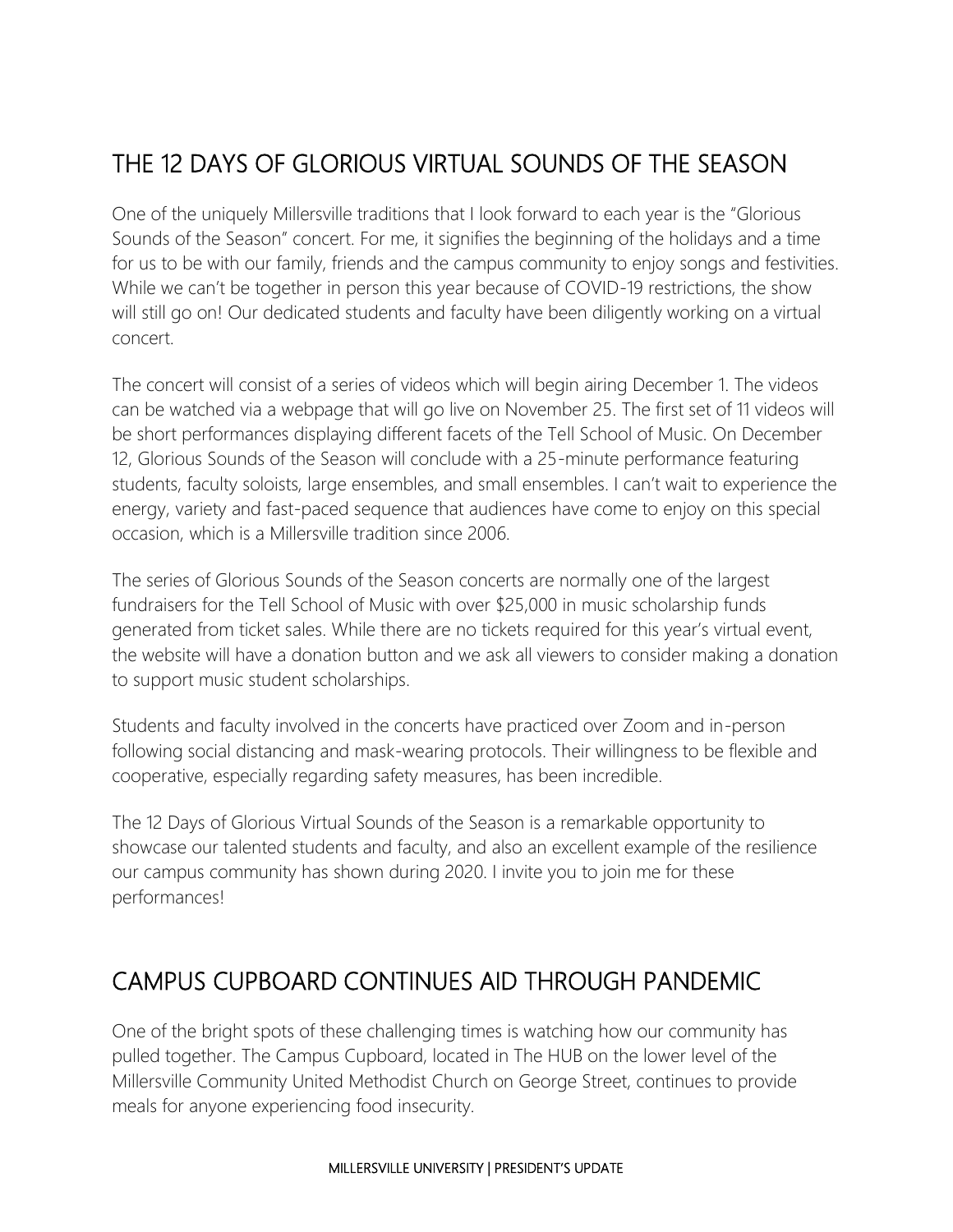The Campus Cupboard staff stock shelves weekly or biweekly with varieties of food and drinks. Students facing food insecurity can shop through the food pantry free of charge. Additionally, the Campus Cupboard serves hot meals, including lunches on Tuesdays and Thursdays and French toast, often with games or live music, on Friday evenings. A breakfast club will be introduced over the next few weeks to provide breakfast and a safe place to study in the mornings with finals quickly approaching.

With Thanksgiving approaching, it is the goal of the Campus Cupboard to ensure that all those who need a Thanksgiving meal can get a Thanksgiving meal. They will host a Thanksgiving meal on Nov. 19 from 11 a.m. to 6 p.m., while adhering to social distancing guidelines. The Campus Cupboard will also distribute Thanksgiving-in-a-box care packages with Thanksgiving essentials.

The Campus Cupboard, which opened in fall 2013, remains crucial to our students and members of the community. To limit physical contact, monetary donations are requested so staff can shop to restock food supplies. Anyone who wishes to donate can do so by visiting [CampusCupboard.org.](https://www.hubmillersville.com/campus-cupboard) Staff can also be reached at (717) 584-4204 or through the organization's **Facebook page**.

### ESPORTS CONNECT MARAUDERS ONLINE

While we still don't know when we will be able to safely resume large-scale in-person activities on campus, the Campus Recreation team at Millersville has found creative ways to connect online. [Our Intramural eSports League](https://www.millersville.edu/campusrec/intramural/esports.php) is just one way Marauders can stay in touch. The team planned to host an in-person video game tournament just before COVID-19 became a serious concern in Lancaster County, and pivoted quickly to roll out an online Intramural eSports League. The eSports League is open to current students, faculty and staff.

If you are a trivia nut, they also introduced a weekly family-friendly trivia night into the rotation of events that is open to alumni and their family members. Gamers can join or play against fellow Marauders in popular games like FIFA, Madden, MLB The Show, NBA 2K, Rocket League and Super Smash Bros through tournaments and more.

We've teamed up with our colleagues from our fellow PASSHE institution, West Chester University, and Bucknell University to offer a friendly competition between the schools on Rocket League. Those interested in joining can register at *[IMLeagues.com](https://www.imleagues.com/spa/portal/home)* or through the Ville Rec app.